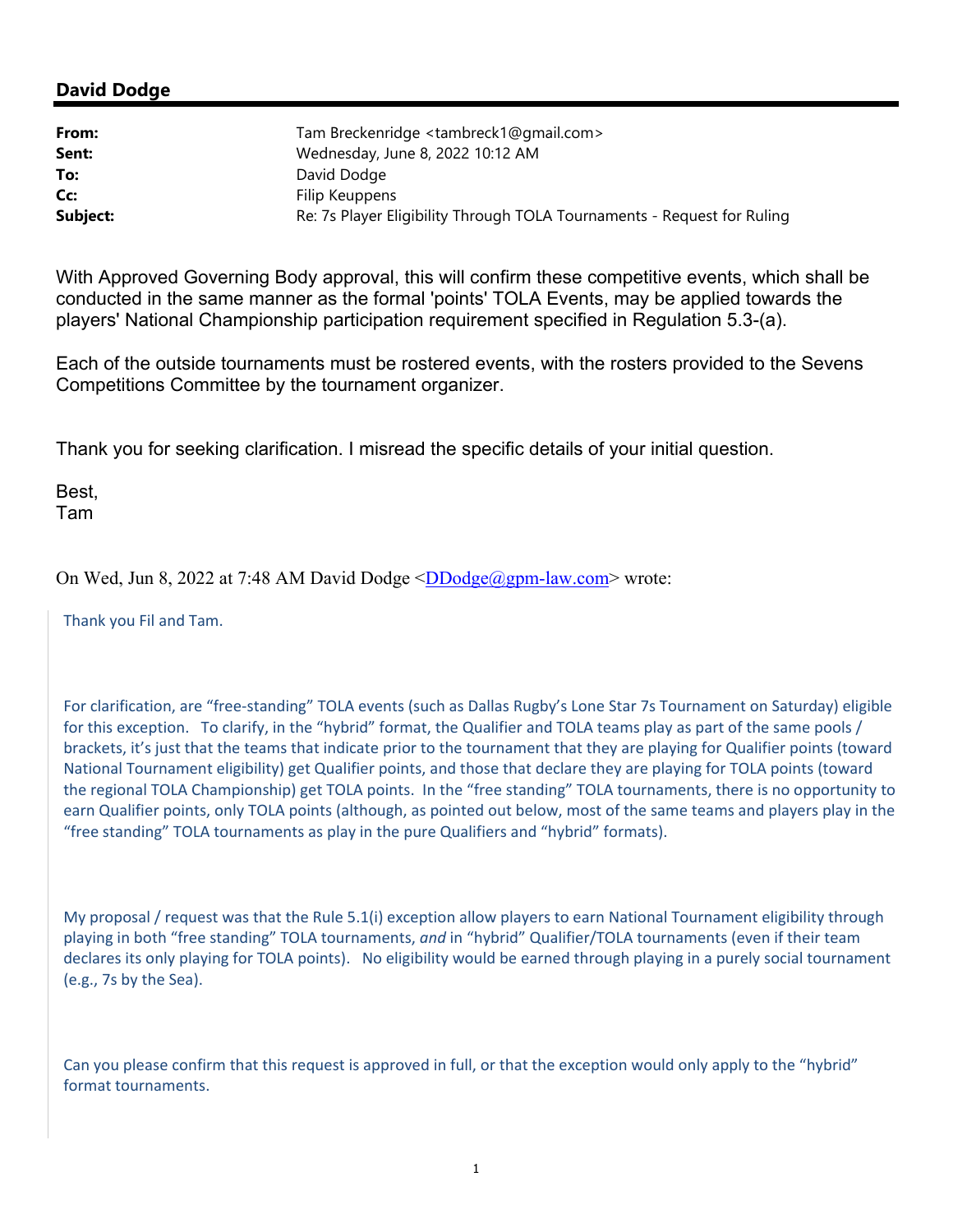Thank you, and sorry for any confusion.

David

## **DAVID W. DODGE, P.C.**

Attorney | Member



(972) 419-8300 Office | (972) 419-7130 Direct | (972) 523-3135 Mobile | (972) 419-8329 Fax 14801 Quorum Drive, Suite 500 | Dallas, Texas 75254 DDodge@GPM-Law.com www.gpm-law.com

IMPORTANT\CONFIDENTIAL: This message contains information from the law firm of Glast Phillips & Murray PC that may be subject to the attorney-client or work product doctrine, or may be otherwise confidential and exempt from disclosure under applicable law. Unless expressly stated otherwise, nothing contained in this message should be construed as a digital or electronic signature, nor is this message intended to reflect an intention to make an agreement by electronic means. DO NOT COPY OR FORWARD TO UNAUTHORIZED PERSONS. If you are not the intended recipient or the employee or agent responsible for delivering the message to the intended recipient, you are hereby notified that any dissemination, distribution, copying or forwarding of this communication is strictly prohibited. Unauthorized interception of this message may be in violation of the Electronic Communications Privacy Act, 18 U.S.C § 2510 et seq. If you have received this communication in error, please notify us immediately at our Dallas telephone number: (972) 419-8300

**From:** Tam Breckenridge <tambreck1@gmail.com> **Sent:** Wednesday, June 8, 2022 9:36 AM **To:** Filip Keuppens <fkeuppens@picklepower.com> **Cc:** David Dodge <DDodge@gpm‐law.com> **Subject:** Re: 7s Player Eligibility Through TOLA Tournaments ‐ Request for Ruling

Filip and David.

Thank you for notifying the Eligibility Committee.

Given these are competitive events, have approval of the Approved Governing Body, and shall be conducted in the same manner as the formal (points) Qualifying Events in the TOLA Sevens Series, the hybrid events meet the criteria to count towards the players' National Championship participation requirement specified in Regulation 5.3-(a).

Best,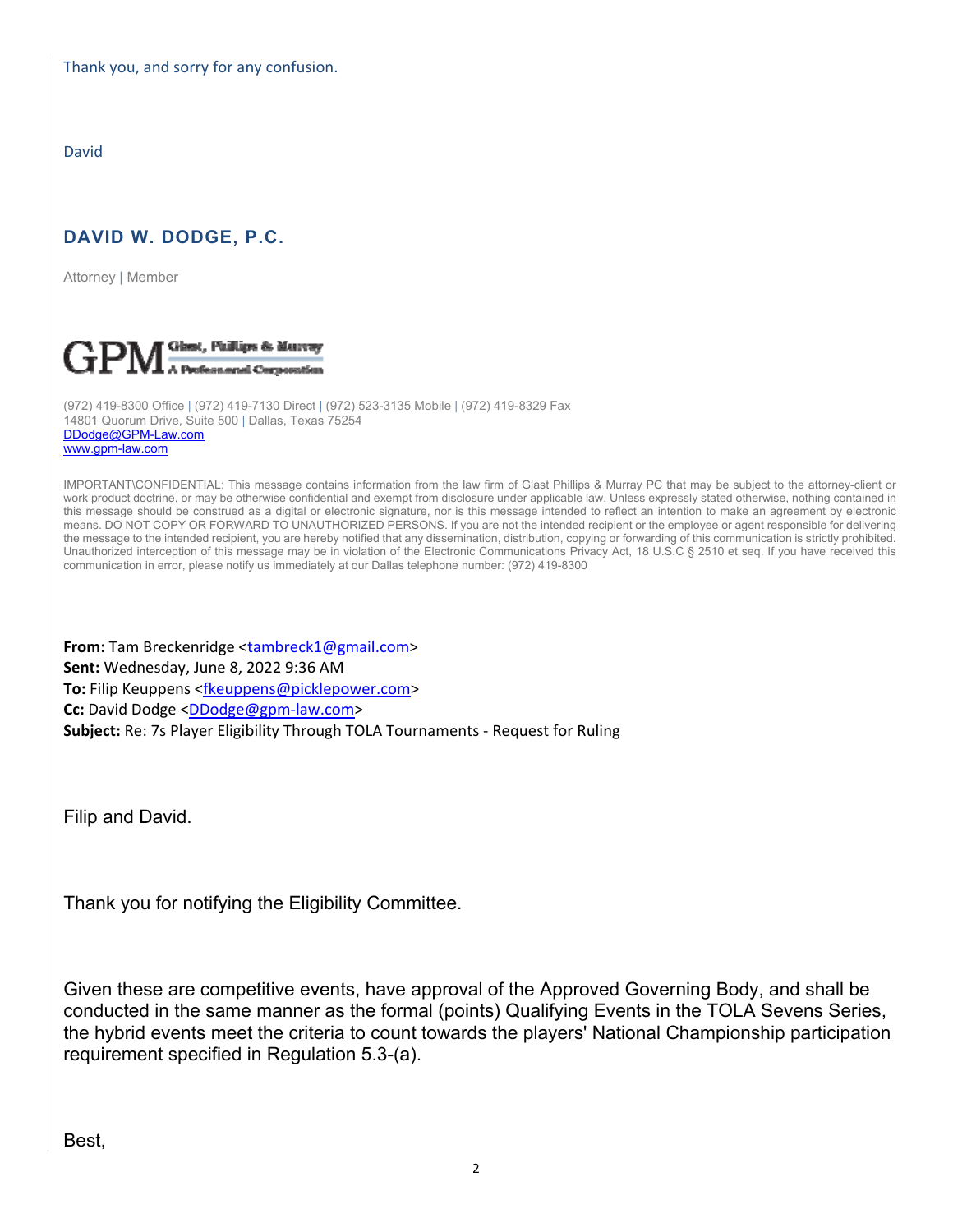On Wed, Jun 8, 2022 at 3:00 AM Filip Keuppens <fr  $\langle \frac{\text{Reuppens}}{\text{Euler}} \rangle$  = wrote:

Good morning Dave,

There is precedent for doing this and I do not believe that using TOLA tournaments as individual qualifying tournaments would interfere with the intent or spirit of any policies provided the tournament meet "qualified tournament guidelines", which all points qualifying TOLA tournaments do. Tam, for your benefit, TOLA guidelines can be found here: https://texasrugbyunion.com/tola-7s-tournament-rules-and-regulations/ and we sanction all qualifying tournaments in the same way we do National Qualifying tournaments.

While I'm sure it's obvious, just for clarity's sake, this would only apply to fully sanctioned, points generating TOLA tournaments (7s by the sea, mudfish and other purely social tournaments would be excluded).

Thank you,

Filip

**From:** David Dodge <DDodge@gpm-law.com> **Sent:** Tuesday, June 7, 2022 11:44 PM **To:** Filip Keuppens <fkeuppens@picklepower.com> **Cc:** Tam Breckenridge <tambreck1@gmail.com>; David Dodge < $D$ Dodge@gpm-law.com> **Subject:** 7s Player Eligibility Through TOLA Tournaments - Request for Ruling

Fil,

I'm writing to you in your capacity as both the Red River 7s Subcommittee Chair, and as the SCC 7s Competition Committee Chair.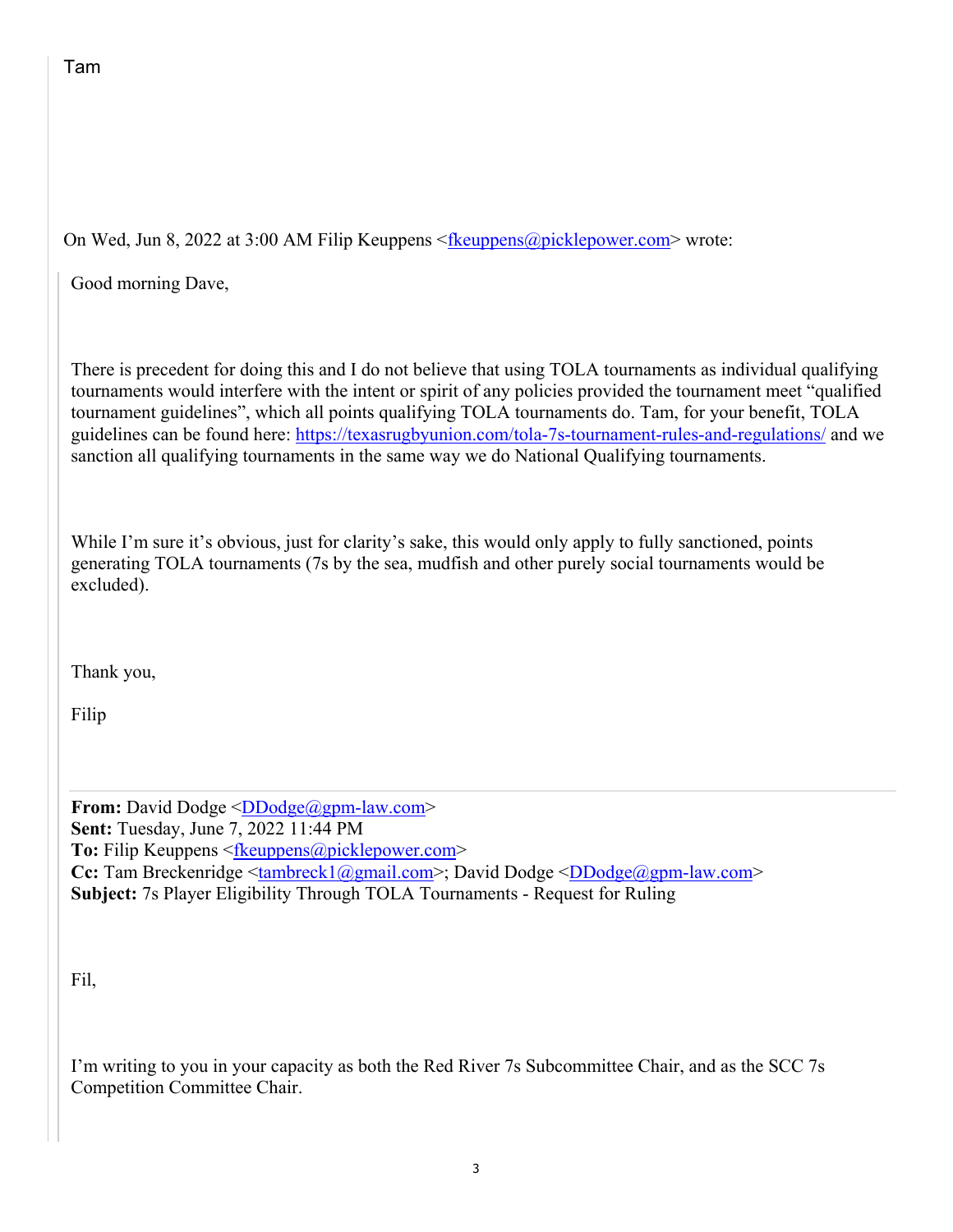As you know, the TRU / Red River has for about 15 years maintained its own, structured, regional 7s competition known as "TOLA 7s" (TOLA being short for Texas, Oklahoma, Louisiana, Arkansas – the states in which the TOLA 7s tournaments have traditionally been played). *See https://texasrugbyunion.com/2022/04/17/2022-rrrc-tola-7s/.* Over the years, the TOLA competition has matured, and today, some Red River Qualifier Brackets are combined with the TOLA in a "hybrid" format, with each TOLA and Qualifier teams competing against each other in the tournament, but for points within their respective competitions. *See* "Hybrid Format" at https://texasrugbyunion.com/tola-7s-tournament-rulesand-regulations/

Even in TOLA tournaments that do not have qualifier or hybrid divisions, the "Qualifier" sides (those seeking to qualify for the National Tournament) play against each other. For example, in the Dallas RFC Lone Star 7s Tournament this weekend (a purely TOLA tournament), the Austin Huns, Austin Blacks, Dallas Rugby, Grand Prairie and Dallas Harlequins are all competing (with the Reds, Huns, and Grand Prairie putting in 2 sides). The point being that whether labeled as a TOLA tournament, or a Qualifier, generally the same Clubs and for the most part same players, are playing against each other in both TOLA and Qualifier tournaments.

Here is the schedule of TOLA and Red River Qualifier tournaments for this summer:

## **SUMMER 7s TOURNAMENTS**:

**6/11:** LoneStar 7s Tournament (Dallas Rugby - Dallas, TX) (TOLA) **6/18**: Bloodfest 7s (Huns - Austin, TX) (TOLA / Qualifier #1) **7/9:** Hell or Highwater 7s (HARC – Houston, TX) (TOLA / Qualifier #2) **7/16:** River City 7s (Blacks – Austin, TX) (TOLA) **7/23:** Choctaw 7s (Durant, OK) (TOLA / Qualifier #3) **7/23:** 7s By the Sea (CCRFC, Corpus Christi, TX) (Social) **7/30:** Cherrybone 7s (Woodlands RFC, Woodlands, TX) (TOLA) **8/6:** Horseshoe 7s (Shreveport RFC, Shreveport, LA) (TOLA) **8/13-8/14:** USA Club Rugby 7s National Tournament (TBD)

As Red River Competitions Committee Chair, I'm requesting that tournaments in which: (a) there is no separate Qualifier division (i.e., only a TOLA division), *and* (b) tournaments played with a hybrid Qualifier / TOLA bracket, be considered "qualifying matches" (for individual players under Rule 5.3(a)), pursuant to Eligibility Rule 5.1(i). That Rule reads:

> i. Teams intending to use non-Regional Qualifier Sevens for the purpose of getting players eligible to compete at the Club Sevens National Championship must do all of the following:

i. Notify the Club Sevens Commissioner (seniorclub7s $\omega$ usa.rugby) about the team's intention to use a non-qualifier sevens tournament for player qualification purposes prior to the Event.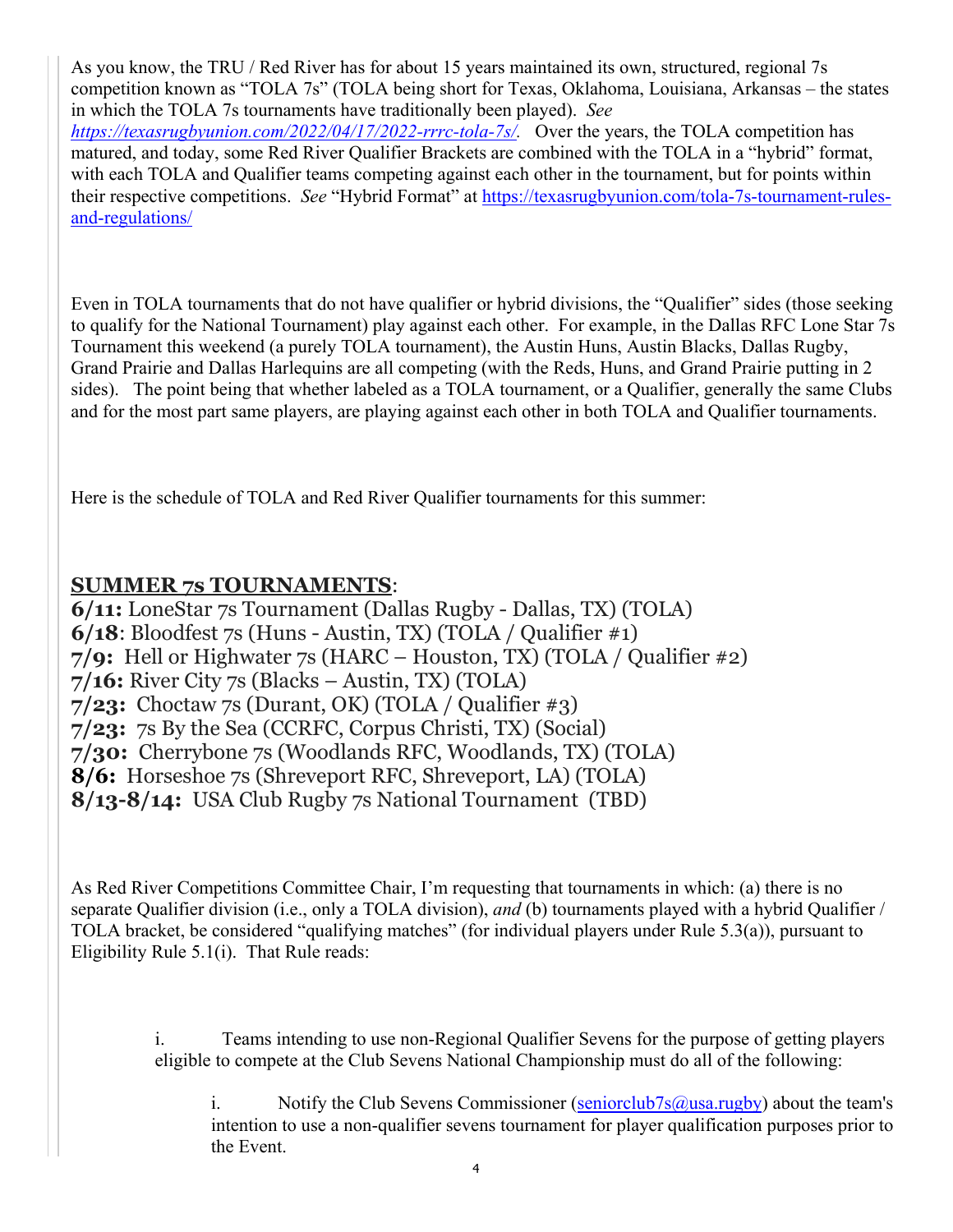ii. Get the tournament director to agree to ID check your team prior to play and then complete this at the Event.

iii. Get the tournament director to sign a copy of the team roster based on the checked-in players.

iv. Take a team photo at the Event.

v. Send the team Roster & Photo to the Club Sevens Commissioner (seniorclub7s@usa.rugby) within seven (7) calendar days of the completion of the tournament.

I further propose that the same roster rules applicable to a Qualifier apply in order for a player on that roster to obtain credit from a TOLA or hybrid tournament, e.g., Rule 5.1(c)(i), (d), (e), (g) & (h); Rule 5.2(e). I believe this is the effect of compliance with Rule 5.1(i), but wanted to clarify the Red River's intent in making this request.

Thanks, and please let me know if you have any questions regarding this request. If possible, I would like a decision in time to announce this exception to the teams participating in Lone Star 7s this weekend.

Sincerely,

Dave Dodge

Red River Competitions Committee Chair

## **DAVID W. DODGE, P.C.**

Attorney | Member



(972) 419-8300 Office | (972) 419-7130 Direct | (972) 523-3135 Mobile | (972) 419-8329 Fax 14801 Quorum Drive, Suite 500 | Dallas, Texas 75254 DDodge@GPM-Law.com www.gpm-law.com

IMPORTANT\CONFIDENTIAL: This message contains information from the law firm of Glast Phillips & Murray PC that may be subject to the attorney-client or work product doctrine, or may be otherwise confidential and exempt from disclosure under applicable law. Unless expressly stated otherwise, nothing contained